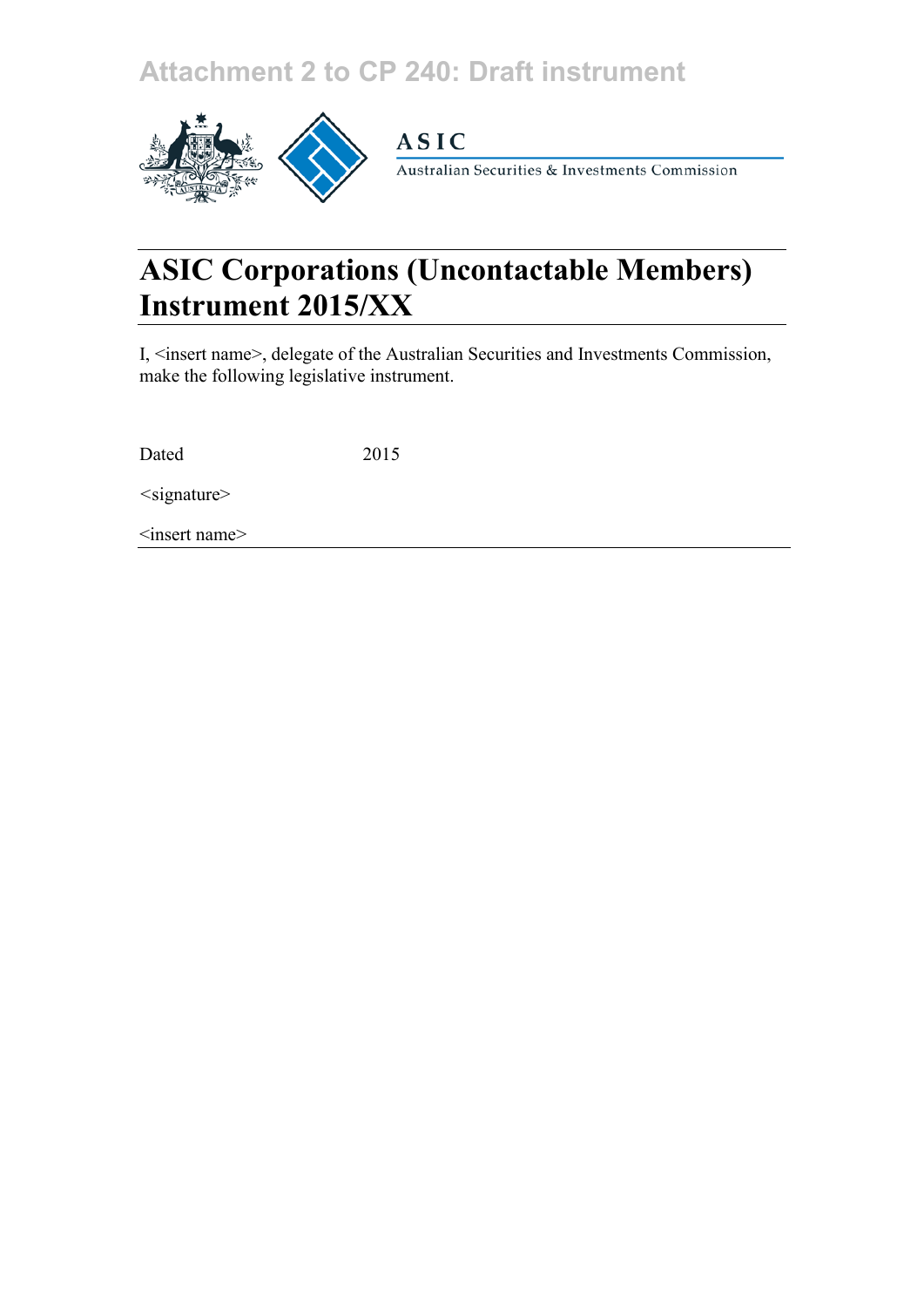## **Contents**

| <b>Part 1-Preliminary</b>                                                   |  |
|-----------------------------------------------------------------------------|--|
|                                                                             |  |
|                                                                             |  |
|                                                                             |  |
|                                                                             |  |
| Part 2—Order                                                                |  |
| 5 Relief from sending out hard copies of financial reports to uncontactable |  |
|                                                                             |  |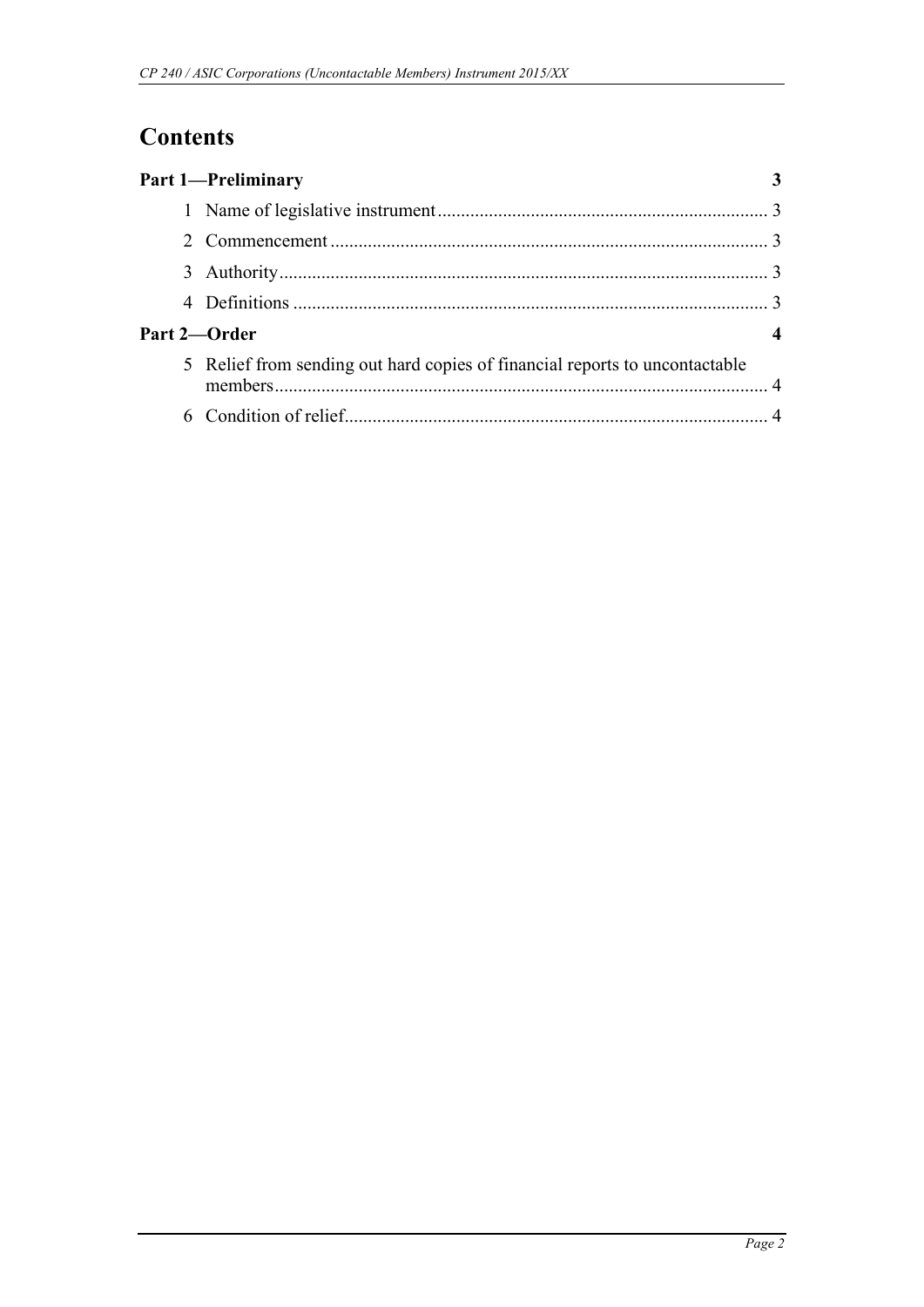### <span id="page-2-1"></span><span id="page-2-0"></span>**Part 1—Preliminary**

#### **1 Name of legislative instrument**

This instrument is the *ASIC Corporations (Uncontactable Members) Instrument 2015/XX*.

#### <span id="page-2-2"></span>**2 Commencement**

This instrument commences on the day after it is registered on the Federal Register of Legislative Instruments.

Note: The register may be accessed a[t www.comlaw.gov.au.](http://www.comlaw.gov.au/)

#### <span id="page-2-3"></span>**3 Authority**

This instrument is made under section 341 of the *Corporations Act 2001*.

#### <span id="page-2-4"></span>**4 Definitions**

In this instrument:

*Act* means the *Corporations Act 2001*.

*relevant entity* means a company, registered scheme or disclosing entity.